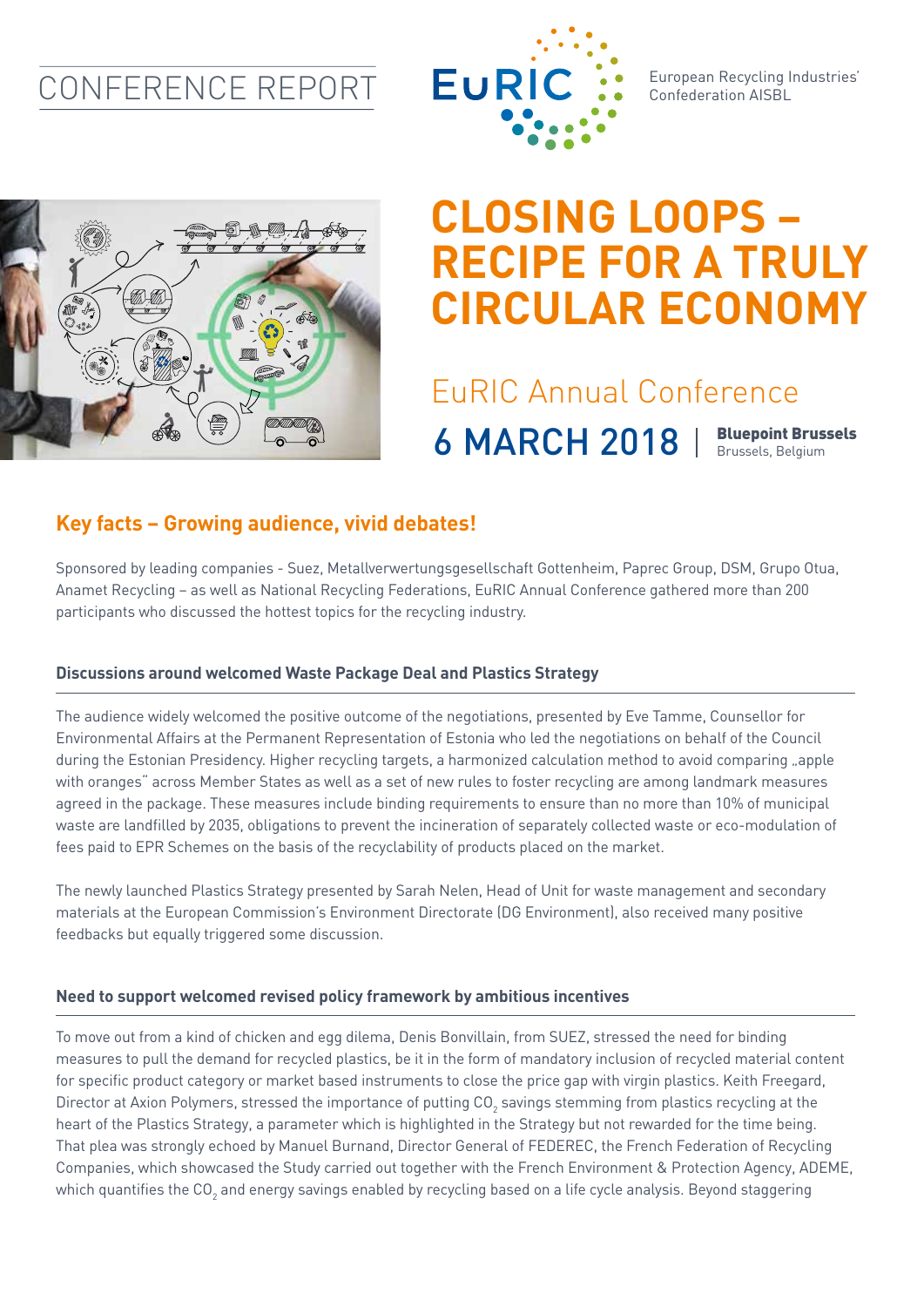

numbers according to which recycling in France saves the equivalent of CO<sub>2</sub> emitted by 100% of the annual emissions from air transport in France, Burnand presented the operational software developed based on this study which is a handy tool to help rewarding CO<sub>2</sub> benefits from recycling that current market prices simply fail to internalize.

#### **Ecodesign at the heart of the Circular Economy**

Fulvia Raffaelli, Head of the Clean Technologies and Products Unit at DG GROW of the European Commission gave further details of how the Commission increasingly includes resource efficiency requirements to foster products' recyclability in eco-design regulations and standards.

The instrumental role of ecodesign for recycling was exemplified by Andreas Kessler, Director Business Unit Plastics, SUEZ Recycling & Recovery - Benelux & Germany, who explained through practical case studies why, in a circular economy, it is no longer feasible to design products by omitting to take into consideration how they can be effectively recycled when they reach end of life. For Kessler, eco-modulation of fees is key to ensure that good players [taking onboard recyclability at design stage] are not paying for the bad ones, as currently the case. For plastics, he called to go a step beyond by introducing CO $_{_2}$  credits, reduced tax rates, green public procurement or even minimum recycled content rates to provide long term certainty on higher demand for recycled plastics, which is key to increase the plastic recycling capacity in Europe: stable demand is needed to encourage investment.

Ward Mosmuller, Director EU Affairs at DSM, a global science based company, made a lively presentation about NIAGA, a technology developed by DSM to design everyday products, such as carpets, barely recyclable today when using conventional technologies, into fully recyclable ones thanks to a complex combination of smart engineering, materials design for recycling and tailored approach to consumers' sustainable needs.

#### **Waste and chemicals lively discussions as recyclers call for clarity and predictability of the legislation to avoid disrupting circular flows**

In his opening statement, Michael Schuy, EuRIC President, stressed how important it is to strike the right balance when it comes to the interface between waste, chemicals and products' legislation. Recent examples demonstrate the genuine and significant negative impacts that newly proposed classification of substances under the chemical legislation, especially for metals like Cobalt or Lead, can have on the entire metal value chain. For Schuy, it is instrumental to consider, alongside with socio-economic impacts, the actual risks posed by a substance, especially when embedded in a material and not simply the hazards. The importance of a risk-based approach taking into consideration bioavailability was further emphasized by Christer Forsgren, Head of Technology & Environmental Science of Stena Metall Group and Adjunct Professor at the Chalmers University of Technology, who explained that we often speak about concentrations close to the detection limits, resulting in the fact that nearly everything can be found everywhere. Hans Regtuit, Stainless Steel Environment Manager at EUROFER and Keith Freegard, Director at Axion Polymers, provided practical examples about the importance of ensuring that chemical laws are suited to circular flows. Both of them stressed that some of the current proposals can be "recycling inhibitors" if passed, be it in the field of steel or plastics. Mr. Enrique Garcia-John, Policy Officer for Chemicals at DG GROW explained the work made by the European Commission to streamline the interface between waste, products and chemicals laws and urged stakeholders to respond to the upcoming public consultation in order to voice their opinions on the policy options proposed.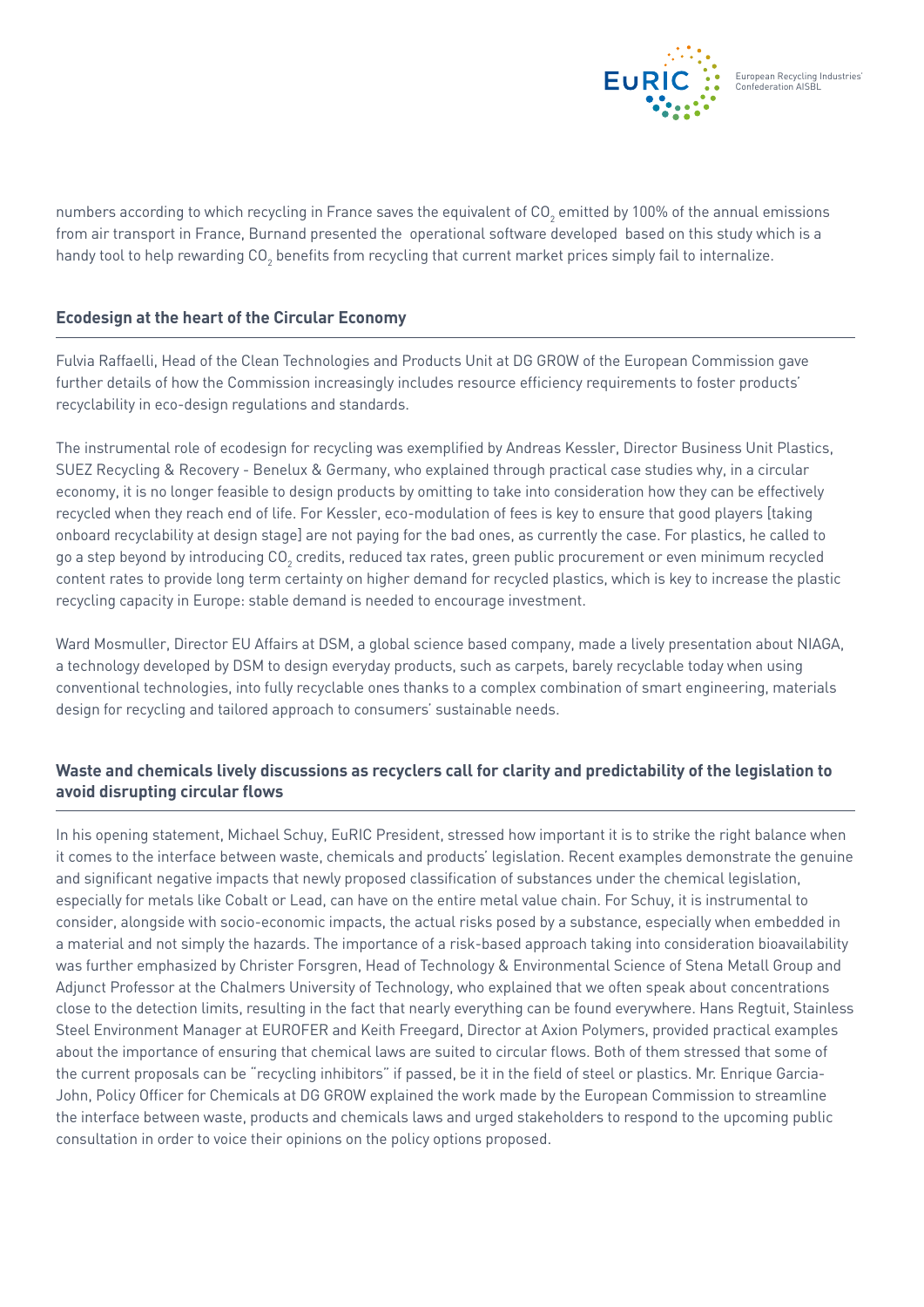

#### **Building an internal market for recycling in the field of waste shipments**

Chris Slijkhuis, Public Affairs Manager for E-waste Recycling at MüllerGuttenbrunn Gruppe (MGG) and Dr. Robine van Dooren, Project Lead, Rijksdienst voor Ondernemend Nederland (RVO) showcased the Fast-track notification for WEEE Green Deal as part of the North Sea Resources Roundabout (NSRR). This International Green Deal aims at facilitating trade & transportation of secondary raw materials through the harmonization of national interpretation and enforcement of (waste) legislation between participating countries, and optimal use of possibilities within current (EU) legislative framework.

For cross-border shipments for WEEE recycling, Slijkhuis "dream" is to make of the fast-track notification procedures the rule rather than the exception for compliant recyclers across Europe, so as to ensure that such procedures follow the pace of businesses and do not hamper the circular economy. The cooperation of public authorities from NL, AT, BE, UK & FR and private operators (MGG & HKS Metals) in this Green Deal is a practical step forward towards this objective.

#### **Challenges & opportunities for recovered paper as China's ban impacts the sector**

Hans van de Nes, President of ERPA – EuRIC paper recycling Branch, explained that China's ban on waste imports was both a challenge and opportunity. A challenge since there are no alternative markets for Europe's 8 million tons oversupply for recovered paper, causing market instability and price falls which have adverse knock-on effects in the industry. An opportunity, in the longer run, if measures are taken swiftly and implemented effectively. He referred in particular to the urgent need for eco-design measures to ensure that packaging products are effectively recyclable, as well as green public procurement or mandatory recycled content in newly produced items in order to pull the demand for recovered paper. Last but not least, he stressed the importance of improving quality, through separate collection, to prevent cross-contamination of paper at source, and the importance of EN 643 standard for quality recovered paper production.

#### **ELV whereabouts**

Artemis Hatzi-Hull, Policy Officer in charge of end-of-life vehicles (ELVs) within the DG Environment of the European Commission unveiled the key elements that will shape tomorrow's EU regulatory landscape in the field of ELVs. First in terms of responsibility, design responsibility should lead producers to design more recyclable vehicles, limit the use of hazardous substances and use more recycled materials in new cars. Second, the 4,6 million missing ELVs in 2014, according to a figure from the Öko-Institut remain a challenge both for the regulator and for the industry. Thomas Papageorgiou, Chair of the European Shredder Group and Compliance Director at ANAMET Recycling, advocated for a carrot and stick approach, combining well-framed incentives to strenghthen the certificate of destruction (CoD) and ensure that vehicles are delivered to authorised treatment facilities (ATFs) on the one hand, and a better enforcement of requirements set in the ELV Directive on the other hand. Third, the adaption to new types of vehicles placed on the market, in particular electric ones, and their impacts on end-of-life treatment were also touched upon. Last but not least, Artemis Hatzi-Hull announced, as part of the waste package agreed, a proposal for a review of the ELV Directive by 31 December 2020.